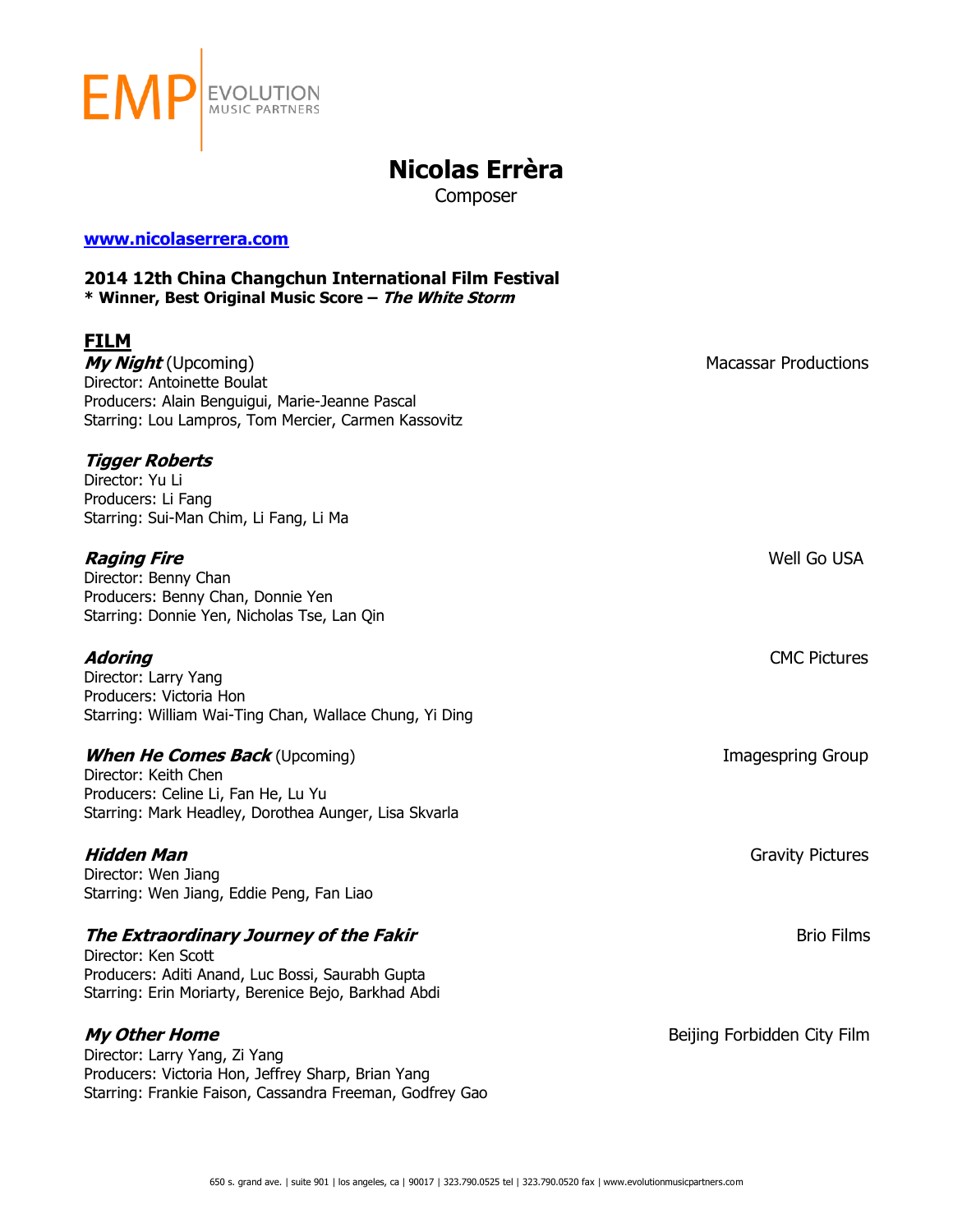

## **FILM (cont.)**

**L'incident**  Director: Alain Tasma Starring: Pierre Andrau, Clotilde Courau, Hippolyte Girardot

## **The Confession Nebo Productions**

Director: Nicolas Boukhrief Producers: Nicolas Jourdier, Clément Miserez, Matthieu Warter Starring: Romain Duris, Marine Vacth

## **Au nom de ma fille AKA Kalinka** Arena Multimedia Group

Director: Vincent Garenq Producers: Hugo Bergson-Vuillaume, Cyril Colbeau-Justin, Jean-Baptiste Dupont Starring: Sebastian Koch, Daniel Auteuil, Marie-Josée Croze

## **Mountain Cry** Village Roadshow Pictures Asia

Director: Larry Yang Producers: Ellen Eliasoph, Victoria Hon Starring: Yueting Lang, Ziyi Wang, Jin Guo **\* Winner - Best Score for a Feature Film, 2017 Jerry Goldsmith Awards \* Closing Film, 2015 Busan International Film Festival**

## **The John Malkovich Paradox Aristopher Constructions** Arimage Productions

Director: Pierre-François Limbosch Producers: Clara Pasi, Jeremy Banster **\* Official Selection, International San Sebastian Film Festival**

Director: Benny Chan Producers: Daniel Lam, Stephen Lam, Benny Chan Starring: Ching Wan Lau, Louis Koo, Nick Cheung **\* Best Original Music Score, China Changchun International Film Festival**

- **\* Opening Film, Hong Kong Asian Film Festival**
- **\* Closing Film, Rome Film Festival**
- **\* Nominee, Golden Horse Festival, Hong Kong Film Awards, Hundred Flowers Awards**

## **The Lookout** Babe Film

Director: Michele Placido Producers: Fabio Conversi, Eric Tavitian Starring: Daniel Auteuil, Mathieu Kassovitz, Olivier Gourmet

## **Sleepless Night** Chic Films

Director: Frédéric Jardin Producers: Lauranne Bourrachot, Marco Cherqui, David Grumbach Starring: Tomer Sisley, Lizzie Brocheré, Birol Ünel **\* Official Selection, Toronto International Film Festival \* Official Selection, Tribeca Film Festival**

**The White Storm Bona International Film Group / Universe** 

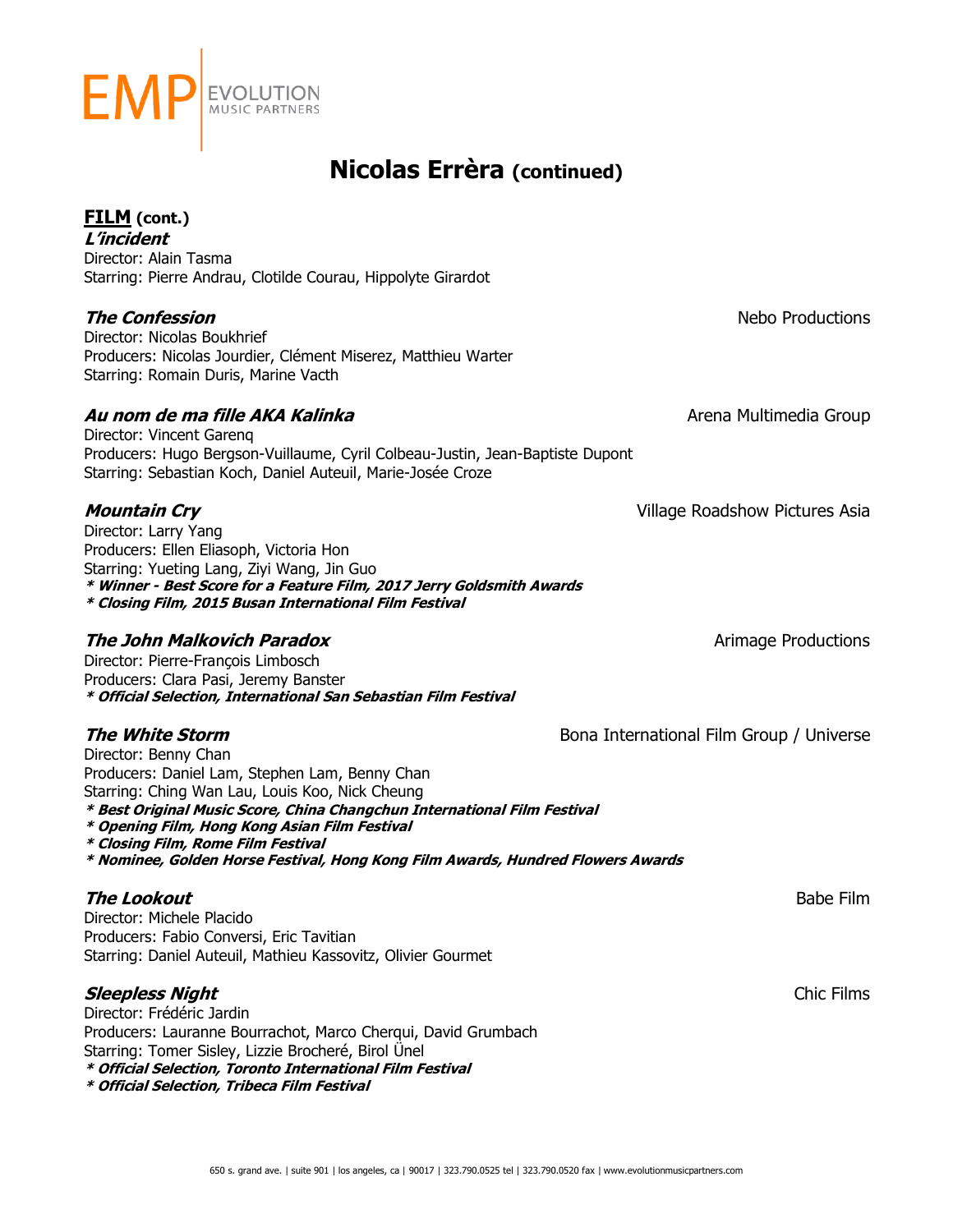

| <b>FILM</b> (cont.)                                                                                                        |                                |
|----------------------------------------------------------------------------------------------------------------------------|--------------------------------|
| <b>Shaolin</b>                                                                                                             | <b>Emperor Motion Pictures</b> |
| Director: Benny Chan                                                                                                       |                                |
| Producers: Benny Chan, Nga-Bok Lee                                                                                         |                                |
| Starring: Andy Lau, Nicholas Tse, Bingbing Fan<br>* Nominee, Hong Kong Film Awards                                         |                                |
|                                                                                                                            |                                |
| <b>Sticky Fingers</b>                                                                                                      | Caramel Film                   |
| Director: Ken Scott                                                                                                        |                                |
| Producers: André Rouleau<br>Starring: Roy Dupuis, Claude Legault, Jean-Pierre Bergeron                                     |                                |
| * Nominee, Genie Awards and Jutra Awards                                                                                   |                                |
| <b>Divorces!</b>                                                                                                           | Pan Européenne                 |
| Director: Valérie Guignabodet                                                                                              |                                |
| Starring: François-Xavier Demaison, Zinedine Soualem, Brigitte Catillon                                                    |                                |
| Connected                                                                                                                  | <b>Emperor Motion Pictures</b> |
| Director: Benny Chan                                                                                                       |                                |
| Producers: Tao Jiang, Nga-Bok Lee, Kevin Yung                                                                              |                                |
| Starring: Louis Koo, Siu-Wong Fan, Nick Cheung<br>* Winner, Audience Award - Neuchâtel International Fantasy Film Festival |                                |
| * Nominee, Hong Kong Film Awards                                                                                           |                                |
| Par suite d'un arrêt de travail                                                                                            | Alicéléo                       |
| Director: Frédéric Andréi                                                                                                  |                                |
| Producers: Patrick Godeau                                                                                                  |                                |
| Starring: Charles Berling, Dominique Blanc, Sophie Quinton                                                                 |                                |
| <i>Me Two</i>                                                                                                              | Chez Wam                       |
| Director: Nicolas Charlet, Bruno Lavaine                                                                                   |                                |
| Producers: Amandine Billot, Alain Chabat                                                                                   |                                |
| Starring: Daniel Auteuil, Alain Chabat, Marina Foïs                                                                        |                                |
| Nocturna                                                                                                                   | <b>Filmax Entertainment</b>    |
| Director: Adrià García, Víctor Maldonado                                                                                   |                                |
| Producers: Julio Fernández, Philippe Garrell                                                                               |                                |
| Starring: Imanol Arias, Joe Lewis, Molly Malcolm<br>* Winner, Best Animated Movie - Barcelona Film Festival                |                                |
| * Winner, Best Animated Movie - Goya Award                                                                                 |                                |
| * Official Selection, Venice International Film Festival (Mostra)                                                          |                                |
| Au suivant!                                                                                                                | <b>EuropaCorp</b>              |
| Director: Jeanne Biras                                                                                                     |                                |
| Producer: Virginie Silla, Luc Besson                                                                                       |                                |
| Starring: Alexandra Lamy, Clovis Cornillac, Mini Anden                                                                     |                                |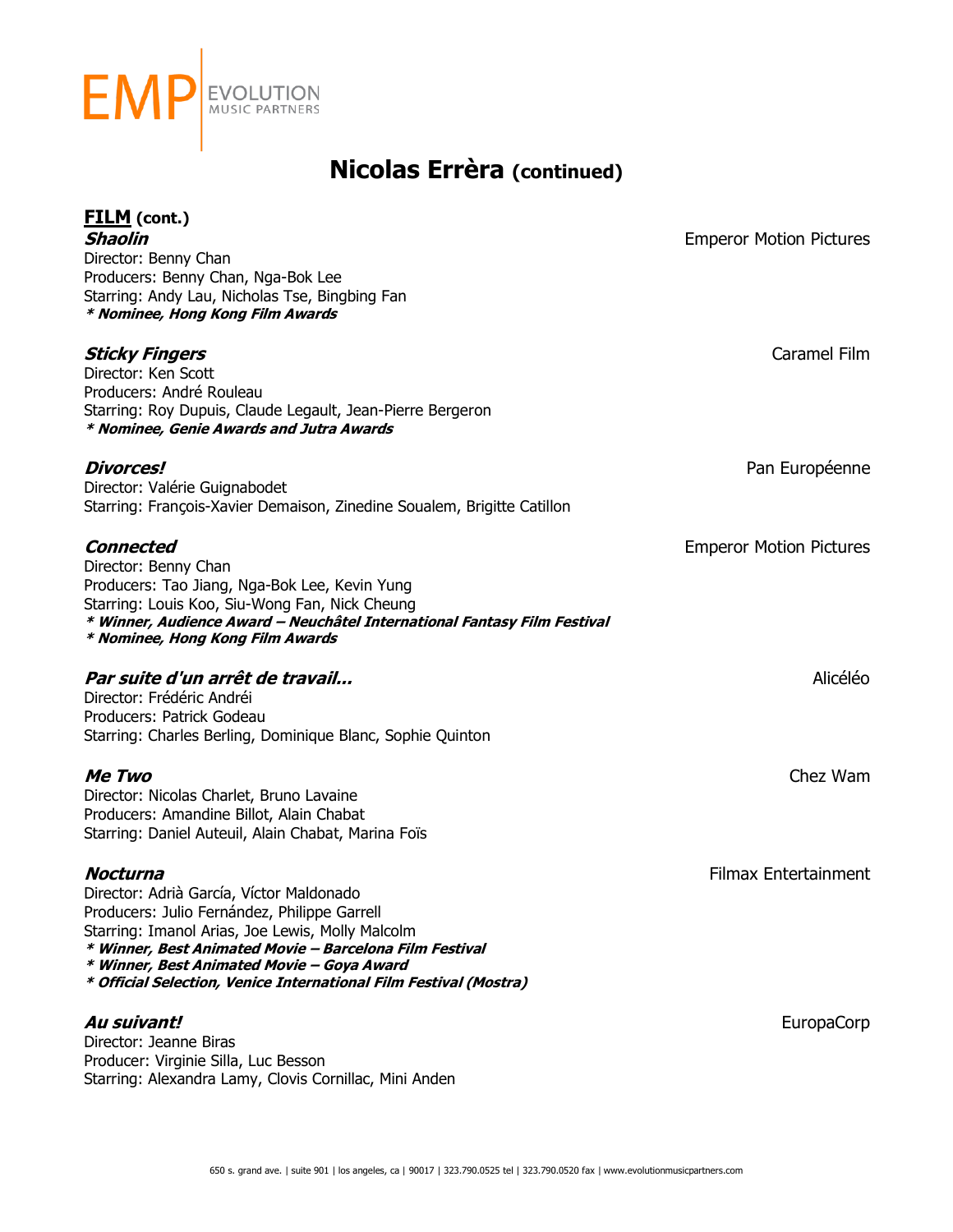

| <b>FILM</b> (cont.)<br><b>The Over-Eater</b><br>Director: Thierry Binisti<br>Producer: Jean-Louis Livi<br>Starring: Eric Cantona, Rachida Brakni, Richard Bohringer                                         | Film Par Film                |
|-------------------------------------------------------------------------------------------------------------------------------------------------------------------------------------------------------------|------------------------------|
| Quelqu'un de bien<br>Director: Patrick Timsit<br>Producer: Alain Sarde<br>Starring: José Garcia, Patrick Timsit, Natacha Lindinger                                                                          | Canal $+$                    |
| <b>The Butterfly</b><br>Director: Philippe Muyl<br>Producers: Patrick Godeau<br>Starring: Michel Serrault, Claire Bouanich, Aurélie Meriel<br>* Winner, Audience Award - Jeonju Film Festival (South Korea) | Alicéléo                     |
| <b>Cravate club</b><br>Director: Frédéric Jardin<br>Producer: Patrick Godeau<br>Starring: Charles Berling, Edouard Baer                                                                                     | Alicéléo                     |
| <b>Les frères Soeur</b><br>Director: Frédéric Jardin<br>Starring: José Garcia, Denis Podalydès, Edouard Baer                                                                                                | Canal $+$                    |
| <b>TELEVISION</b><br>Le Mensonge (Miniseries)<br>Director: Vincent Gareng<br>Producers: Stéphane Moatti<br>Starring: Daniel Auteuil, Charlie Bruneau, Gregoire Bonnet                                       | FR <sub>2</sub>              |
| <b>Bad Boy</b> (TV Film)<br>Director: Xavier Durringer<br>Producers: Simone Harari Baulieu, Christophe Louis<br>Starring: Richard Anconina, Isabelle Renauld, Alexandre Desrousseaux                        | Film & Picture               |
| D'un monde à l'autre (TV Film)<br>Director: Didier Bivel<br>Producers: Pierre Dufour, Serge Hugon, Philippe Schirrer<br>Starring: Yorick Adjal, Sylvie Batby, Julien Boissier-Descombes                     | Klim Production / France 3   |
| <i>La mort dance lâme</i> (TV Film)<br>Director: Xavier Durringer<br>Producers: Laurent Ceccaldi, Caroline Solanillas<br>Starring: Hugo Becker, Didier Bourdon, Isabelle Renauld                            | En Voiture Simone / France 2 |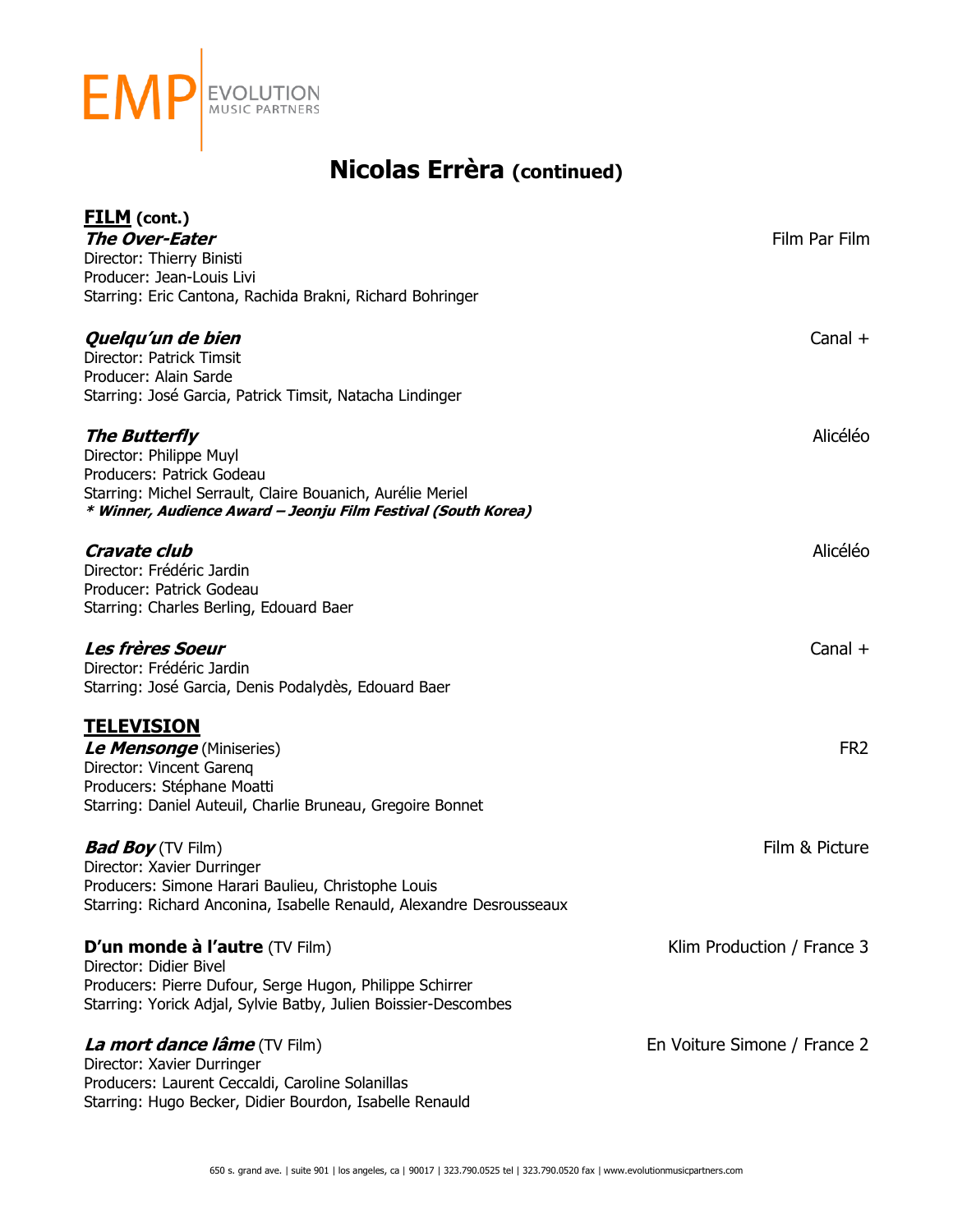

## **TELEVISION (cont.)**

| <u>I ELEVISIUN</u> (CONT.)<br>Aux animaux la guerre<br>Director: Alain Tasma<br>Producer: Philippe Delest<br>Starring: Olivia Bonamy, Éric Caravaca, Ludovic Berthillot                                 | Europacorp Television/France 3 |
|---------------------------------------------------------------------------------------------------------------------------------------------------------------------------------------------------------|--------------------------------|
| Le viol (TV Film)<br>Director: Alain Tasma<br>Producer: Sabine Barthélémy<br>Starring: Bérangère McNeese, Camille Santerre, Pierre Andrau                                                               | France 3                       |
| <i>Rappelle-toi</i> (TV Film)<br>Director: Xavier Durringer<br>Producers: Dominique Besnehard, Michel Feller<br>Starring: Line Renaud, Anne Suarez, André Oumansky                                      | France 3                       |
| <b>Ne m'abandonne pas</b> (TV Film)<br>Director: Xavier Durringer<br>Producer: Joëy Faré<br>Starring: Sami Bouajila, Marc Lavoine, Samia Sassi                                                          | <b>Scarlett Production</b>     |
| <b>Au nom du fils</b> (TV Film)<br>Director: Olivier Péray<br>Producer: Pierre Javaux<br>Starring: Pascal Demolon, Lola Naymark, Gabriel Garnier                                                        | Pierre Javaux Productions      |
| <b><i>Jaune Iris</i></b> (TV Film)<br>Director: Didier Bivel<br>Producer: Sophie Deloche<br>Starring: Patrick Chesnais, Camille Panonacle, Natacha Régnier                                              | Astharté et compagnie          |
| <b>Rouge sang</b> (TV Film)<br>Director: Xavier Durringer<br>Producers: Joëy Faré<br>Starring: Sandrine Bonnaire, Bernard Le Coq, Eric Savin<br>* Opening Film, La Rochelle International Film Festival | France 2                       |
| L'héritière (TV Film)<br>Director: Alain Tasma<br>Producers: Thomas Anargyros, Edouard de Vésinne<br>Starring: Anne Marivin, Patrick Mille, Alice Isaaz                                                 | <b>Europacorp Television</b>   |
| <b>Rendez-vous en terre inconnue</b> (Documentary Series)<br>Producers: Frédéric Lopez, Yves Darondeau, Emmanuel Priou                                                                                  | France 5                       |

Starring: Frédéric Lopez, Muriel Robin, Patrick Timsit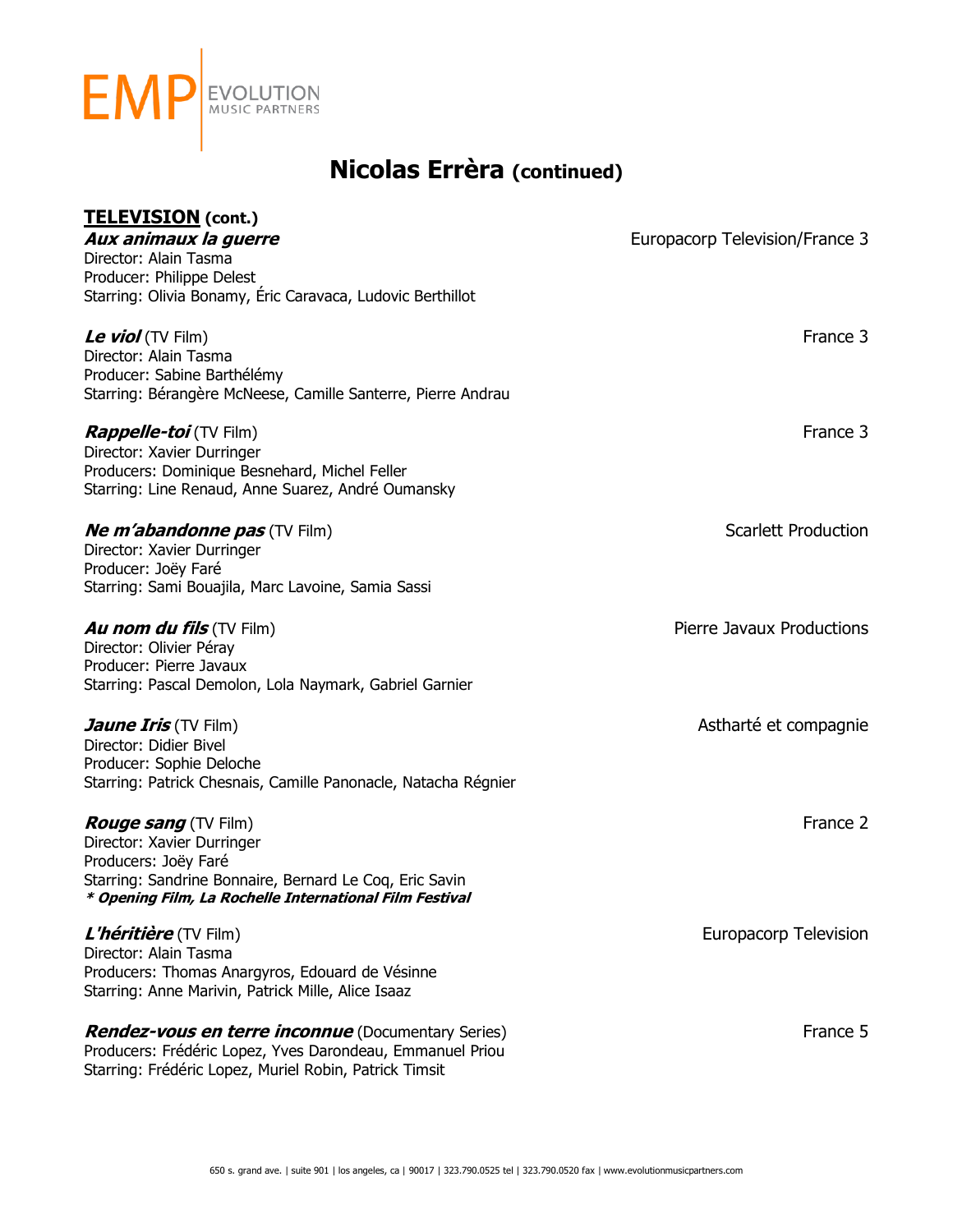

| TELEVISION (cont.)                                                                                                    |                                  |
|-----------------------------------------------------------------------------------------------------------------------|----------------------------------|
| <i>La source</i>                                                                                                      | France 2                         |
| Director: Xavier Durringer                                                                                            |                                  |
| Producers: Laurence Bachman, Clementine Dabadie                                                                       |                                  |
| Starring: Christopher Lambert, Clotilde Courau, Maruschka Detmers                                                     |                                  |
| Alias Caracalla, au coeur de la Résistance                                                                            | France 3 / Arte                  |
| Director: Alain Tasma                                                                                                 |                                  |
| Producer: Georges-Marc Benamou                                                                                        |                                  |
| Starring: Éric Caravaca, Nicolas Marié, Jules Sadoughi                                                                |                                  |
| <b>XIII: The Series</b> (Seasons 1 & 2)                                                                               | Europacorp Television / Canal +  |
| Showrunner: Roger Avary                                                                                               |                                  |
| Producers: Edouard de Vesinne, Vanessa Piazza, Wanda Chaffey                                                          |                                  |
| Starring: Stuart Townsend, Greg Bryk, Stephen McHattie                                                                |                                  |
| <b>XIII: The Conspiracy</b> (Miniseries)                                                                              | NBC / Prodigy Pictures / Canal + |
| Director: Duane Clark                                                                                                 |                                  |
| Producers: Thomas Anargyros, Justin Bodie, Frédéric Bruneel                                                           |                                  |
| Starring: Stephen Dorff, Caterina Murino, Greg Bryk                                                                   |                                  |
| <b>Meeting in an Unknown Land</b> (Documentary Series)                                                                | France 2                         |
| Producers: Frédéric Lopez, Yves Darondeau, Emmanuel Priou                                                             |                                  |
| Starring: Frédéric Lopez                                                                                              |                                  |
| * Winner, Albert Khan Foundation International Award                                                                  |                                  |
| <b>Emma</b> (TV Film)                                                                                                 | Europacorp TV / France 2         |
| Director: Alain Tasma                                                                                                 |                                  |
| Producers: Thomas Anargyros, Edouard de Vésinne                                                                       |                                  |
| Starring: Julie Gayet, Éric Caravaca, François Civil<br>* Official Selection, La Rochelle International Film Festival |                                  |
| <b>Good Canary</b> (TV Film)                                                                                          | France 2                         |
| Director: Patrick Czaplinski                                                                                          |                                  |
| Producers: Jean Marc Ghanassia, John Malkovich, Maurice Molina                                                        |                                  |
| Starring: Cristiana Réali, Vincent Elbaz, Ariel Wizman                                                                |                                  |
|                                                                                                                       |                                  |
| <b>Agathe contre Agathe (TV Film)</b>                                                                                 | GéTéVé / France 2                |
| Director: Thierry Binisti                                                                                             |                                  |
| Producers: Christian Charret, Bertrand Neff                                                                           |                                  |
| Starring: Thomas Jouannet, Féodor Atkine                                                                              |                                  |
| <b>Pierre qui roule</b> (TV Film)                                                                                     | Arte / France 3                  |
| Director: Marion Vernoux                                                                                              |                                  |
| Starring: Marianne Denicourt, Jeanne Marine, Benoît Régent                                                            |                                  |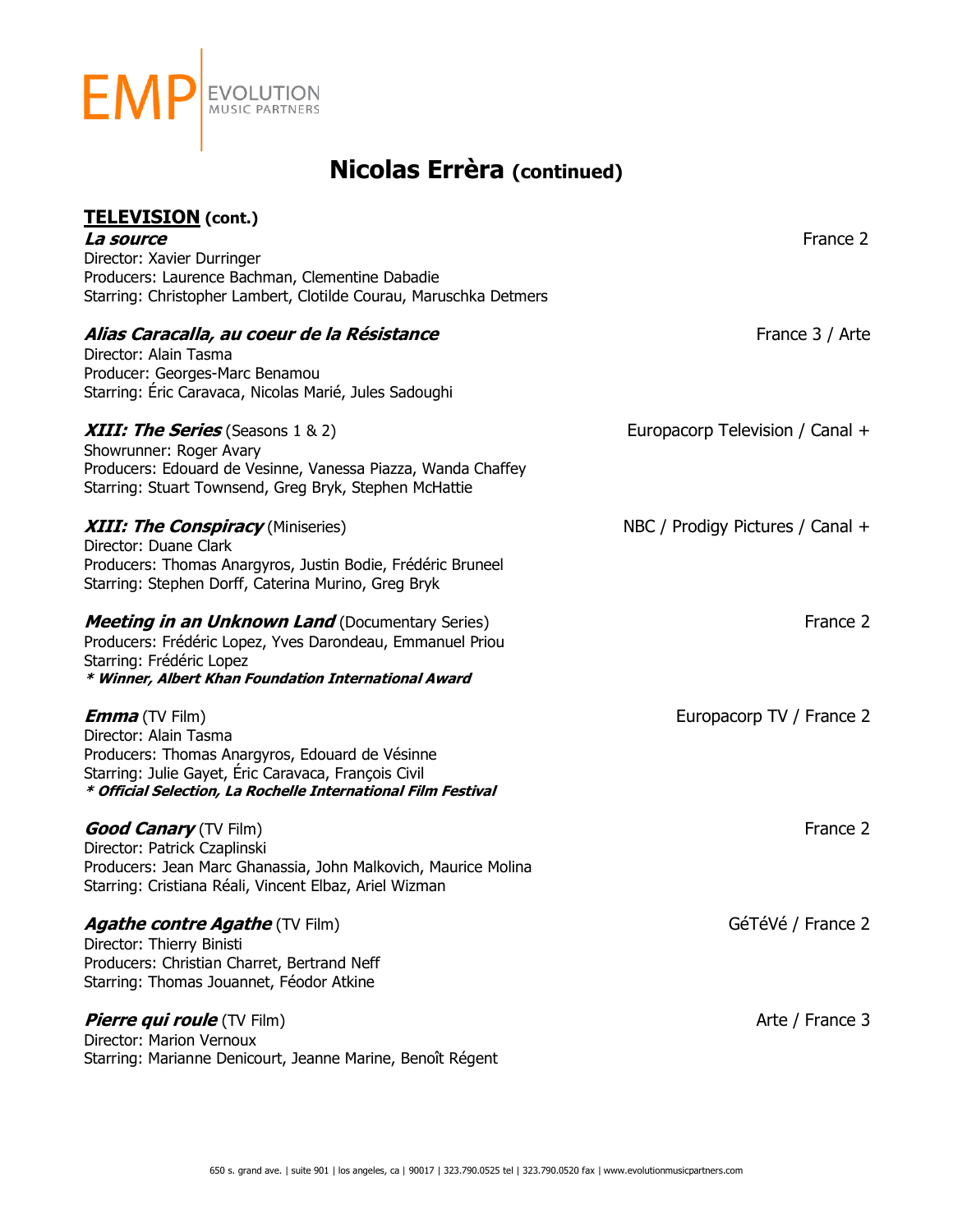

## **TELEVISION (cont.)**

**Le bureau** (Miniseries, the French version of "The Office") Canal + / Elzévir Films Director: Nicolas Charlet, Bruno Lavaine Producers: Denis Carot, Marie Masmonteil Starring: François Berléand, Benoît Carré, Jérémie Elkaïm

**THEATER**

## **Dangerous Liaisons**

Written by Christopher Hampton, based on the novel by Pierre Choderlos de Laclos Director: John Malkovich Producers: Jean Marc Ghanassia, John Malkovich Starring: Sophie Barjac, Yannik Landrein, Julie Moulier

## **Good Canary**

A play by Zach Helm Director: John Malkovich Producers: Jean Marc Ghanassia, John Malkovich Starring: Cristiana Réali, Vincent Elbaz, Ariel Wizman **\* Winner, Best Play – Molière Award**

## **Mon Ami Louis**

A play by Gilles Gaston Dreyfus Director: Nicolas Boukhrief Starring: Gilles Gaston Dreyfus

## **SHORT**

**Les parallèles**

Director: Nicolas Saada Starring: Mathieu Amalric, Jonathan Zaccaî, Géraldine Pailhas **\* Nominee, César Best Short Film \* Official Selection, La Quinzaine des Réalisateurs (Cannes)**

## **A ta place**

Director: Agathe Teyssier Starring: Dominique Frot, Jean Pascal Abribat **\* Winner, Clermont-Ferrand International Short Film Festival Award**

## **COMMERCIALS**

**Chanel** (Rouge Coco) Director: Jean Baptiste Mondino Starring: Vanessa Paradis

**Yves Saint Laurent** (Perfumes: La Parisienne & Cinéma) Director: Jean Baptiste Mondino

**Givenchy** (Absolutely Irresistible) Director: Jean Baptiste Mondino